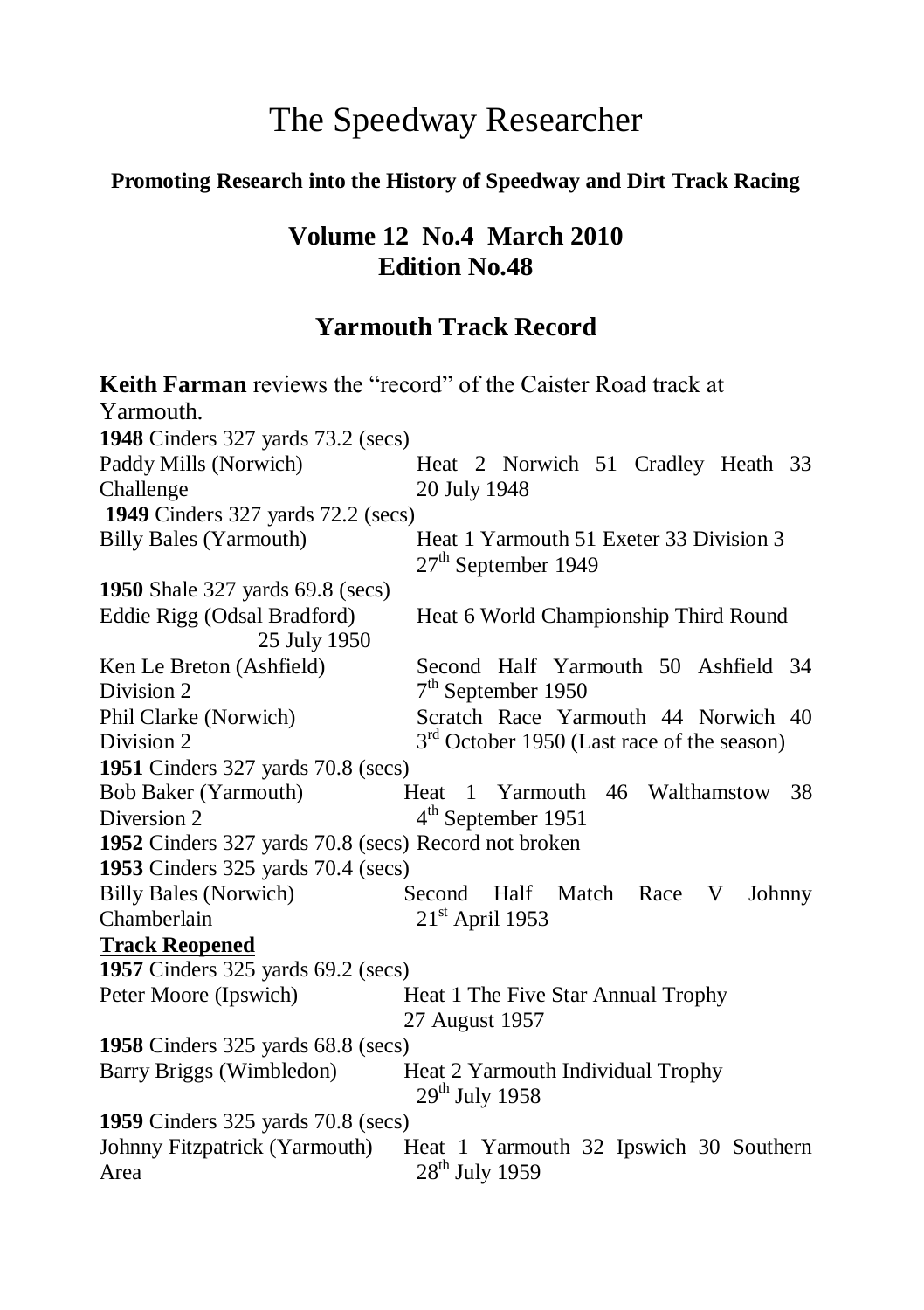**1960** Cinders 325 yards 70.8 (secs) Record not broken

**1961** Cinders 325 yards 70.8 (secs) Record not broken

*From the Yarmouth programme 16th September 1952*

#### **NEWS and VIEWS by Ernie Wedon**

**A correspondent has asked** the speed of the racing at this track. Here I can only give the fact and figures as they stand, The track is 327 yards – measured 3 feet from the inner curb – and the track record stands at 69.8 seconds for shale and 70.8 seconds for cinders for 4 laps, i.e. 1308 yards (plus 3 extra yards for the distance to the winning post past the start line)-a total of 1311 yards. These figures would apply to a "white line" rider–a Terry Courtnell would cover considerably more ground. After a quiet session in a remount corner we decided on 3 speeds one for shale–one for cinders – (both speeds for record holders)-and the third for a good middle-of–the-track rider covering about 1360 yards over 4 laps and clocking a fairish time of 72 seconds on cinders (or shale)

 So here comes the answers; –The track record–holder on shale (a good whiteliner– 38.42 m.p.h approx. The track record holder on cinders (another good white liner–Bob Baker by name) 37.87 m.p.h. aprox. Remakarkable this, that the apparently slower rider comes out faster–but that's how our figures work out. Try them yourself–if we are wrong-don't all shout us down at once

After Peter Moore broke the track record the following Yarmouth programme did not acknowledge it, as they did not alter the track records.

Briggs' time was unofficial because there was not an official recorder at the meeting. However the times were checked and as far as I am concerned Briggs' time stand as the All Time Record.

In 1959 all the old records were deleted from the programme. Johnny Fitzpatrick became the track record holder and his time was to last until the track closed for the last time in 1961. It's possible that the finishing line did not the additional 3 yards during those seasons.

Barry Briggs was certainly the fastest rider n the eleven seasons that Yarmouth staged Speedway racing at Caister Road. Only seven times did the time under 70 seconds and Barry recorded three of those seven.

#### **The fastest riders at Yarmouth**

| 68.8 Barry Briggs  |                                            | (Wimbledon) Heat 2 The Great Yarmouth          |  |  |
|--------------------|--------------------------------------------|------------------------------------------------|--|--|
| Championship       | $29th$ July 1958 (Unofficial)              |                                                |  |  |
| 69.2 Peter Moore   |                                            | (Ipswich) Heat 1 Five Star Annual Trophy       |  |  |
|                    | 3 September 1957                           |                                                |  |  |
| 69.8 Eddie Rigg    | (Odsal Bradford) Heat 6 World Championship |                                                |  |  |
| Round              | $25th$ July 1950                           |                                                |  |  |
| 69.8 Ken Le Breton | (Ashfield) Second Half Yarmouth V Ashfield |                                                |  |  |
|                    | $7th$ September 1950                       |                                                |  |  |
| 69.8 Phil Clarke   |                                            | (Norwich) Second Half Final Yarmouth V Norwich |  |  |
|                    | 3 October 1950                             |                                                |  |  |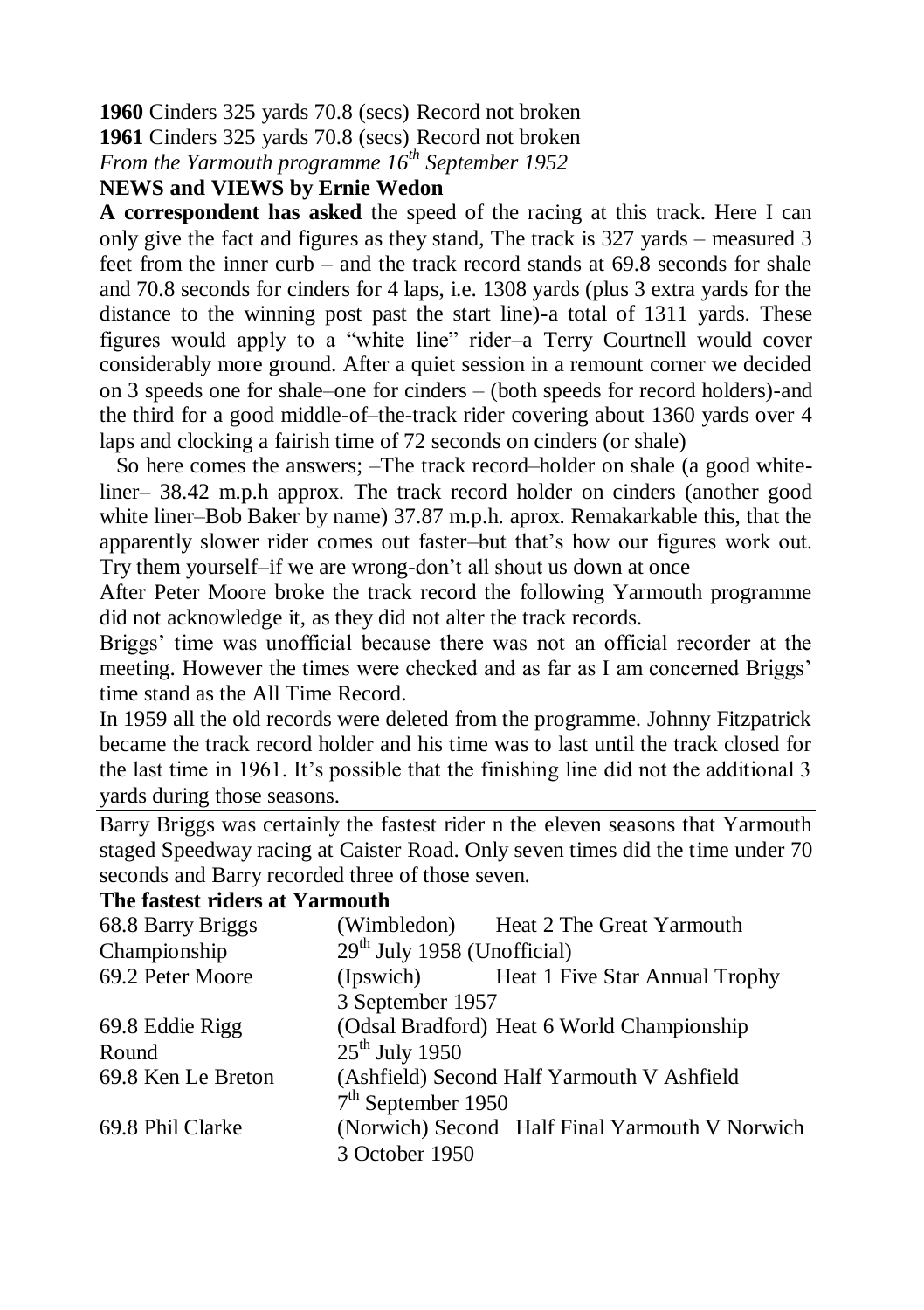| 69.8 Barry Briggs                 | (Wimbledon)                     | Heat 11 The Great Yarmouth |      |     |            |       |
|-----------------------------------|---------------------------------|----------------------------|------|-----|------------|-------|
| Championship<br>69.8 Barry Briggs | $29th$ July 1958<br>(Wimbledon) |                            | Heat | -17 | <b>The</b> | Great |
| Yarmouth Championship             | $29th$ July 1958                |                            |      |     |            |       |

Any other records of venue track records?

## **Steve Langton Speedway Pioneer and Gold Prospector**

**Tony Webb** has a look at the career of pioneer Aussie

Steve Langton was one of the pioneer Australians who had a long career from 1928 –1953. He was born in a mining camp between Oakley and Toowoomba Queensland 3-9-1909. First rode Toowoomba 1928/29 where he met up with Phil "Tiger" Hart. He went to UK 1930 with Tiger and raced at Portsmouth.

1931 he joined the interlinked Lea Bridge and Southampton venture and at the end of the season he returned to Australia with the Johnnie Hoskins' Australian team.

In 1932/33 Steve rode in first test in Perth 10/12/1932 scoring 1 point and he also rode in the 7th test at the Sydney Showground 11/3/1933 scoring 4 points. Thereafter he returned to Brisbane for remainder of the 1933 season.

Steve was back in England in 1934 after missing 1933 season and joined Wathamstow for their short spell at Chingford Road. However, e remained with this promotion until the end of 1935 English season.

There are no record of his riding in Brisbane again until 1935/36. Steve raced in the UK until the outbreak of war in 1939 and appeared at

one of the two meetings staged at Dam Park in Ayr in 1937.

Returning to Australia Steve enlisted in 2/4 Australian Armed Regiment as number nx422650 in New South Wales on August 12 1941, rose to rank of Warrant Officer Class 2. He was discharged on December 21 1945.

Steve returned to England in 1947 and joined Tamworth Hounds. Steve rode 12 seasons total in England, the best of which was 1949. In that time he had raced for 9 British clubs in a 23 year career.

He continued to ride after he returned to his native Australian and was selected for the Australian team in Brisbane in 1952 at the age of 43. This made him one of the oldest riders to take part in an International match.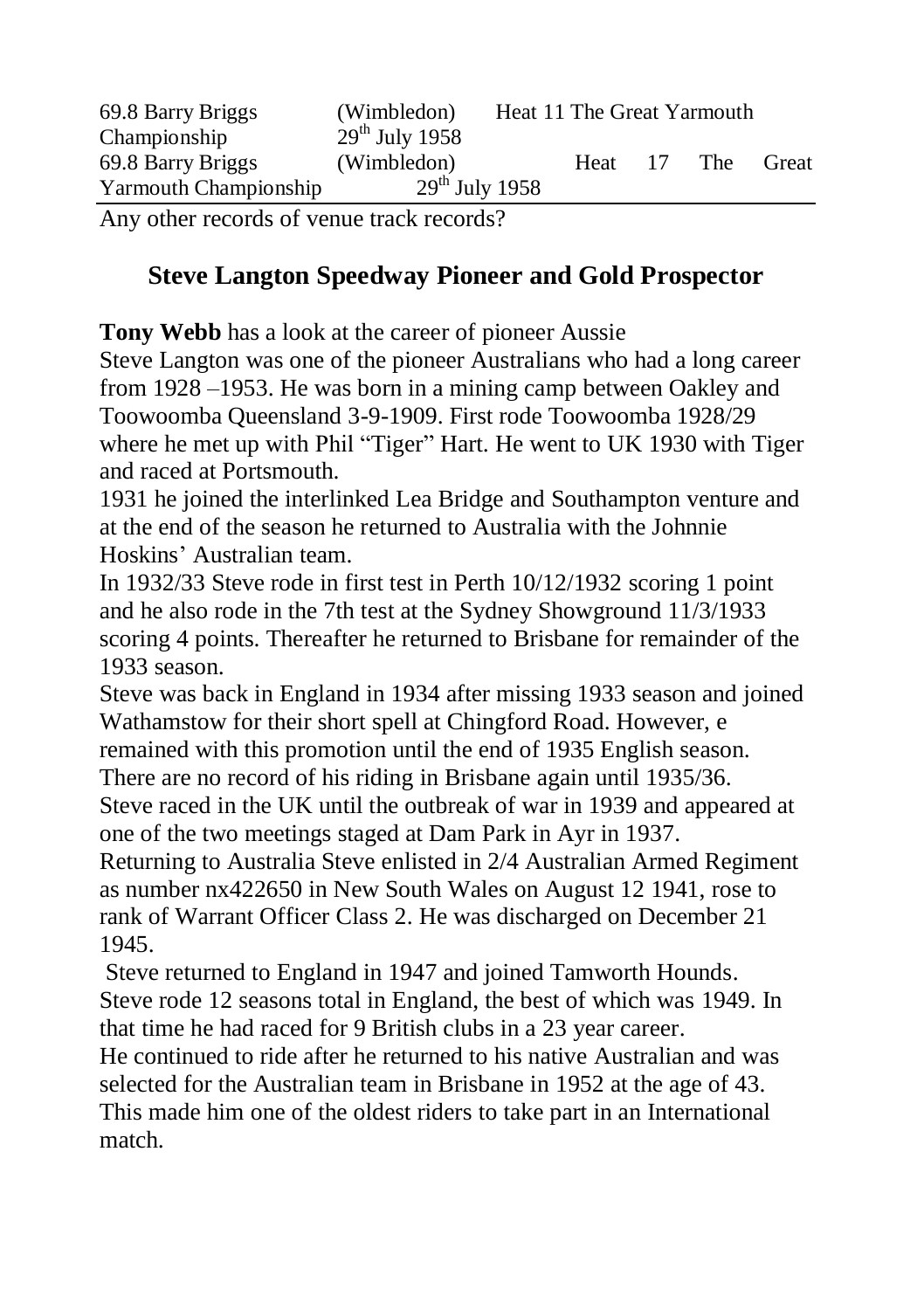Steve Langton retired 1953 and sold his bike to Keith Blicharski of Toowoomba.

There is a story that he was known to have become a gold prospector, it was said he always carried a gold nugget which he considered to be an insurance against hard times.

The Langton family ran a bus service from Toowooomba to Gympie, on his retirement from racing Steve set up a service station which was a logical location for the buses. at Woombye off the Bruce Highway north of Brisbane. His brother set up a mechanical workshop nearby. Steve prospected and around the Gympie area often going bush for long periods. A creature of habit, he always bought his supplies at the same local store.

Steve moved to Victoria after his first wife Constance passed away. He died in Ballarat Victoria. It is reputed that Constance always carried a briefcase which contained all the programs and press cuttings of Steve's speedway events.

By way of an aside, there is a legend has that Steve's ancestor Stephen Langton was a signatory to the Magna Carta, the famous historical document, in 1215. The Christian name Stephen was carried by the male line to the present day. A nightmare for researchers. However Steve's nephew Bonnie chose to ride under his name of Bonnie, therefore breaking a tradition.

| 1930 Portsmouth  |             | 1931 Lea Bridge |
|------------------|-------------|-----------------|
| 1931 Southampton |             | 1932 Clapton    |
| 1934 Walthamstow |             | 1937 Birmingham |
| 1938 Birmingham  |             |                 |
| 1947 Tamworth    | 209-6.15    |                 |
| 1948 Tamworth    | 45-277-6.15 |                 |
| 1949 Tamworth    | 22-227-5.97 |                 |
| 1950 Southampton | 28-162-5.78 |                 |
|                  |             |                 |

### **Keith Gurtner - The Original Little Boy Blue**

We start with Part 1 of another interesting **Tony Webb** penned article about an often unsung Aussie.

The name Keith Gurtner is one that is synonymous with Queensland speedway. Keith had a long successful career from 1946-1971, seven (7) times Queensland champion, he raced for 7 teams in the UK, from the Third to First Division, and represented Australia on 26 occasions. But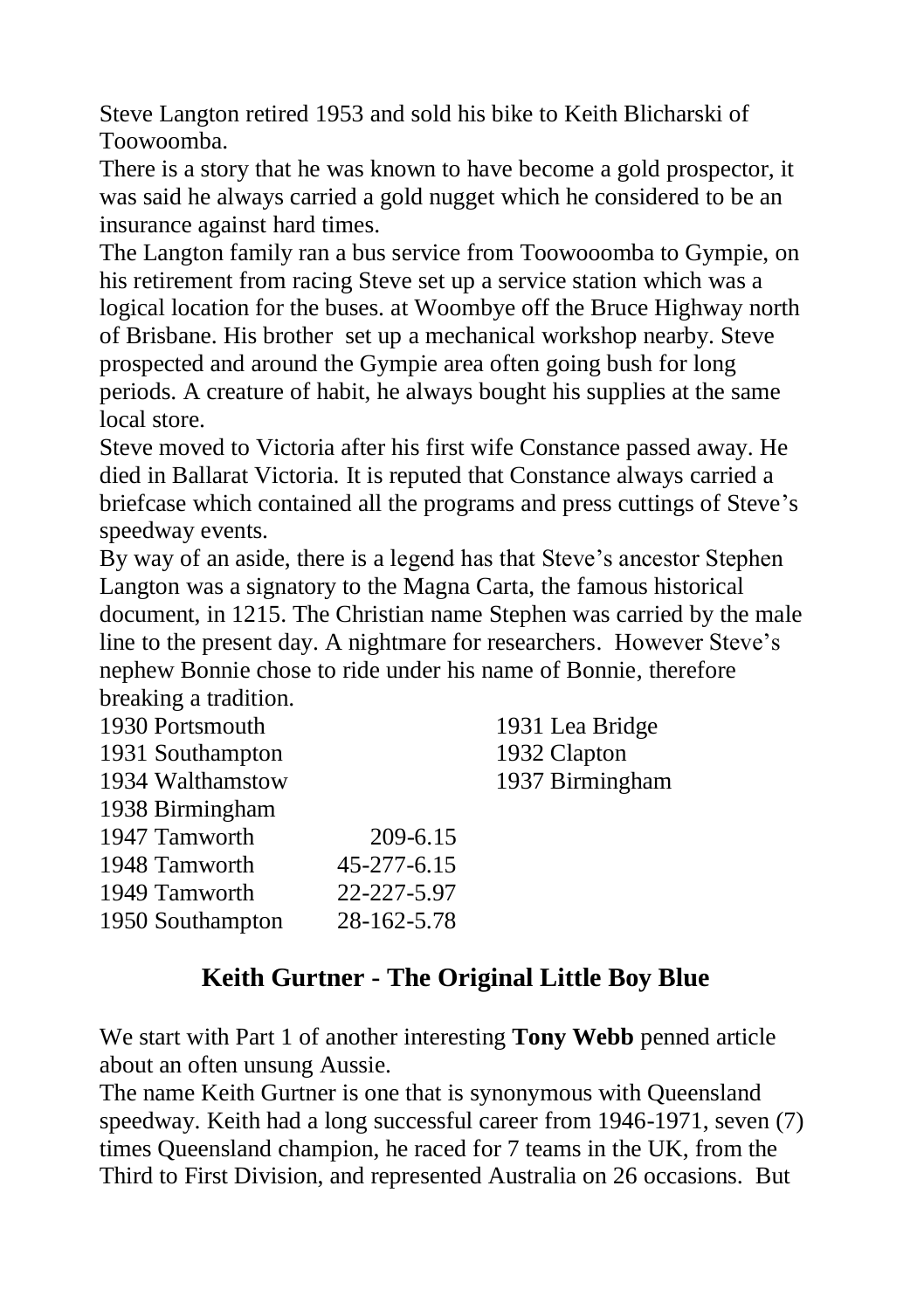like so many stars of the era he was subject to a very imaginative speedway press where often the truth was never allowed to get in the way of a good story!

I have tried to put together a factual biography of a great rider, regarded by some as over classy, he was a rider's rider, in the vein of Ken McKinlay, Ken le Breton and Ivan Mauger. A man with a methodical preparation, a stylish trackstyle , the right elbow high, a pencil throttle grip sitting low in the saddle, a style not unlike Ivan Mauger. Keith was the ultra professional.

His individual career, and his Test match record in England did not achieve the heights his potential promised, but he was regarded as a solid and reliable team man. In Australia it was a different story, for 20 seasons he was Mr Speedway and a legend on his home track at the Ekka in Brisbane always rising to the occassion when the Stars of the day ventured up to Brisbane.

Anyway before I get off track, we will start at the beginning and follow Keith's career, backed up with facts and figures Keith Frank Gurtner was born in 1921 in New South Wales, his parents were Eugene and Maud [nee ]Ireland, his father was a masseur who ran sports massage clinic, Keith who broke 52 bones during his career would often say his father repaired bones he broke them. He was educated by the Christian brothers. His childhood was spent in Homebush where first talents were as a skater, he ran a second place in the A Australian speed skating championships twice, and was an amateur boxer. He actually started racing in 1939 on grasstracks, then he was called up for military service until 1944 It was in 1946 that he responded to a "riders wanted poster" placed by Frank Arthur outside Sydney Sportsground that set his career going. He purchased a machine from Ernie Brecknell who he was later to have a spectacular crash with in the UK He married a Brisbane girl Violette Victoria Patterson in 1947 making their home in the suburb of Bulimba.

Frank Arthur then gained the lease on the Exhibition Ground in Brisbane, but was desperately short of riders for the sub tropical city. Keith, with Hugh Geddes, Keith Ryan, Norman Gillepsie and Archie Neill all from New South Wales, and made the long trip to Brisbane in February 1946. In Keith's case it was come for a season, stay for a lifetime. Keith's first outing at the Exhibition ground was on 22 March 1946. In June, on the  $15<sup>th</sup>$  he was involved in what the papers described as the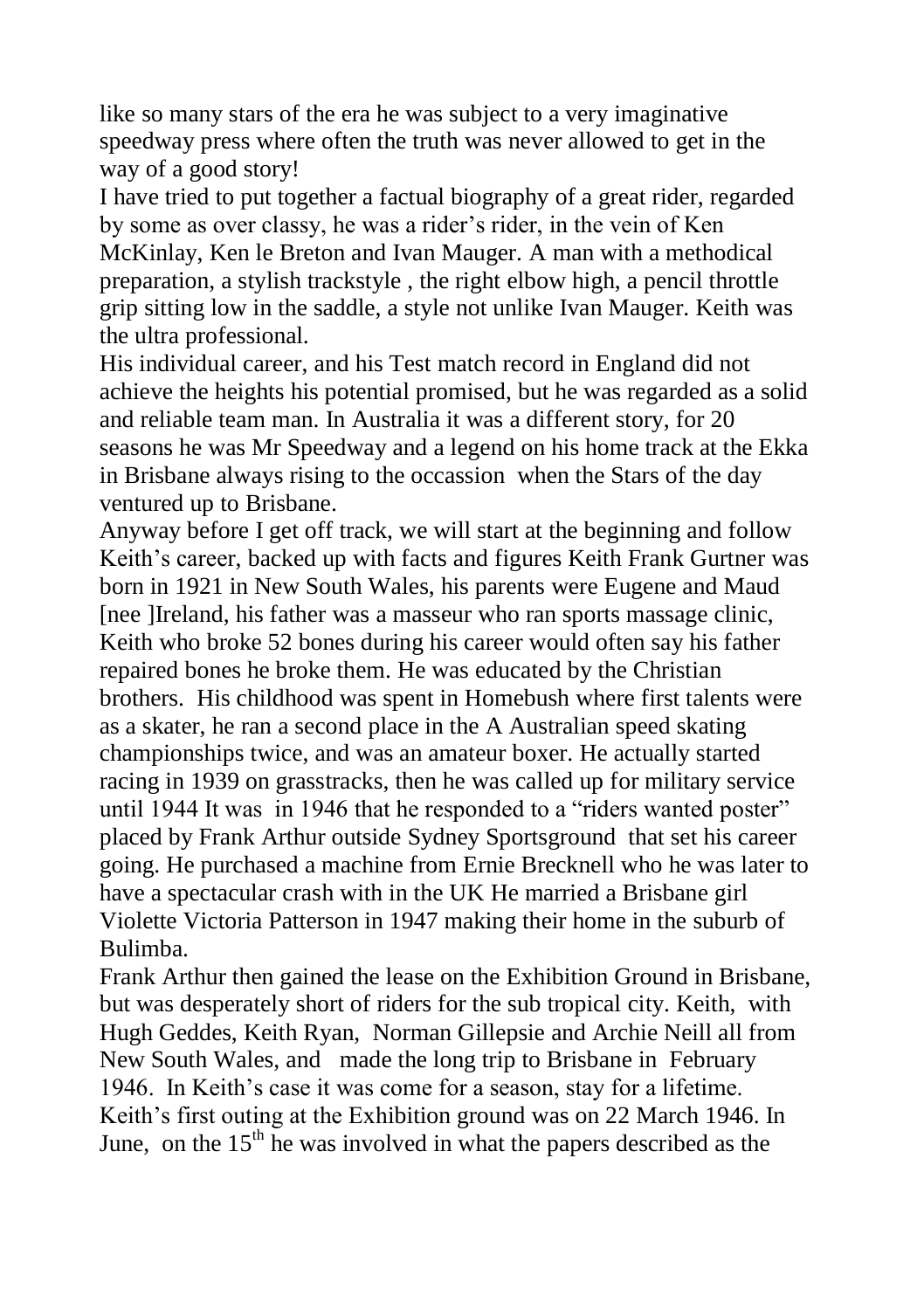most spectacular crash ever seen at the EKKA. The Truth newspaper on 16/6/1946 reported the accident with the headline.

"Eight injured in speedway smash rider thrown into the crowd". Keith who was off the back mark was catapulted over the fence while trying to avoid a fallen rider. Keith landed on top of seven spectators who received various injuries from Keith's boots and helmet. There is no doubt that landing on the spectators and not the concrete terrace saved Keith's life. He sustained a broken arm, fractured ankle and several broken ribs. This kept him out of action until late 1946. Reference to that accident is recorded in the EKKA program of June 22 1946. Another set back was the tragic death in September when his mechanic David Alexander was killed in a road accident. Keith returned from injury for the first meeting of the 1946/47 season, then suffered an ankle injury in the meeting of September 14, Which kept him sidelined until November 11. Then he rose quickly through the ranks to the point, at the opening of the 1947/48 season he was in the A grade. After the last meeting in Brisbane on 21 December Keith returned to Sydney for the Christmas break in the company of Hugh Geddes and Keith Ryan. Keith commenced the 1947/48 season at the EKKA on 13/9/1947. On 2 /10/1947 he ran second to veteran rider Dick Smythe in the scratch race final. The next meeting on November 8 saw him off 50 yards to gain his first handicap race win, the man was on his way. Another milestone was his first Queensland team spot in a match versus an Overseas team on November 22. From the reserve berth he managed a third place in a 33- 13 thrashing of the homesters by the visitors. In the reserves match race though he downed visiting UK star rider Gil Craven. It was following this meeting that Keith created a feat that put him in the headlines, on the Ekka track, from a flying start he set up a world record of 17 seconds for one lap.

UK promoter Frank "Buster" Buckland, himself an ex rider, came to Brisbane that winter with an open cheque book looking it was reported for 10 Australian riders for English teams. For Exeter he signed the then 24 year old Keith and Hugh Geddes. An aside to this tale is that Buckland was so smitten with Queensland that at the end of the 1948 UK season he sold up and emigrated down under.

Arriving at Tilbury Docks a bleak English spring morning, Keith and Hugh then travelled down to the West country to take up their places in the Falcon's side in the third division Keith's first meeting was 29 March 1948, an Exeter supporters club sponsored open meeting for the Tom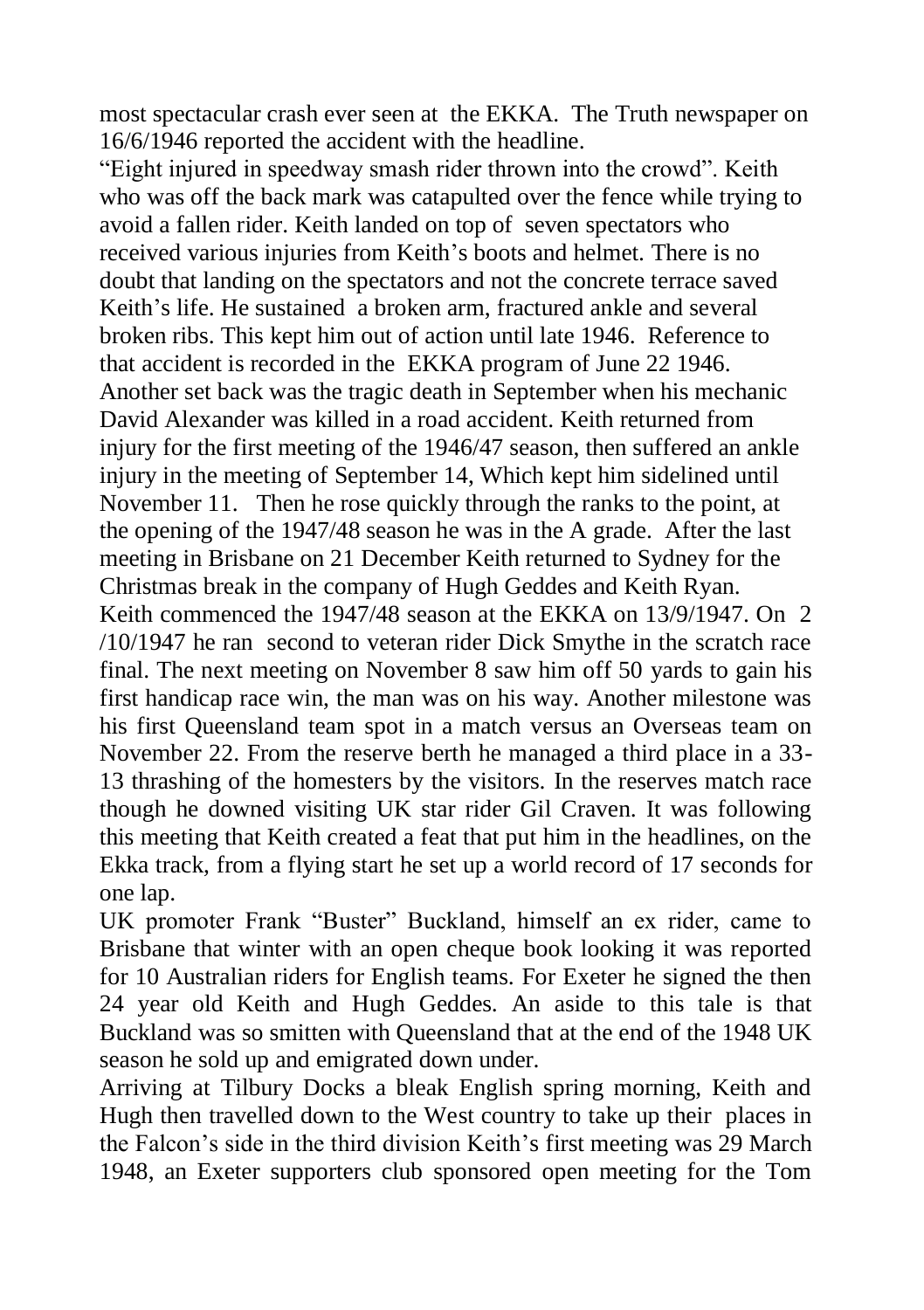Crutcher Memorial Trophy. Starting off with a last place in his first outing, Keith then reeled off two wins and a third. Not a bad start in some illustrious company. The next meeting was an Exeter v Plymouth league match riding as a second string he scored 4 paid 5 partnered with the late Norman Clay in the 68-28 thrashing of the Devils

The return match at the Devils track at Pennycross was not a happy night for Keith who finished the evening with 4 pointless rides. This was the last time he donned a Falcons race jacket as for some unknown reason he was transferred to the Johnnie Hoskins second division promotion at Newcastle, in the far flung north east. The tight Brough park circuit was worlds apart from the racy open spaces of Exeter. Never the less Keith settled quickly into the Geordie team, it was great for him that there were three Australians in the team, the vastly experienced Charlie Spinks, another Queenslander Bonny Waddell and the White Ghost himself Ken le Breton all respected riders from whom he was to learn so much. A report in the Speedway News of 22/7/1948 stated

"*Keith Coming Up*

*Keith Gurtner is yet another of Newcastle's Dominion strength definitely on the way up. This ex-Exeter lightweight ,reputedly only seven and a half stone, is notable for his lightning starts and speedy first bend dives, and last week recorded his best performance to date*, *with seven points from three rides in the match, and a grand win from Ken Le Breton in his heat of the scratch race. Keith has yet to fall on the tight turns of Brough Park, no mean feat for a newcomer, and on the strength of his recent showings, moves up in to the team proper."*

In the middle of the UK season Keith was called up for duty in the first division club Bradford Boomerangs. This was home from home for Keith as among his team members were North Queensland rider Max Grosskreutz and Victorian Andy Menzies. The Speedway News reported the move on 26/ August 1948.

Gurtner for Rigg

Johnnie Hoskins has brought 24 year old Keith Gurtner to ride for the Odsal team to replace the injured Eddie Rigg. In his first ride with Odsal against New Cross last week, the young Australian scored 5 points' Programmed at reserve for a challenge match between the Wallabies and Bradford on 17 July Keith scored two thirds and a zero in his contribution to the Wallabies team. August 19 saw Keith in the Boomerangs team which went down 30-77 in an away match at New Cross, Keith's score of 2-2-1 was a creditable debut in the top league.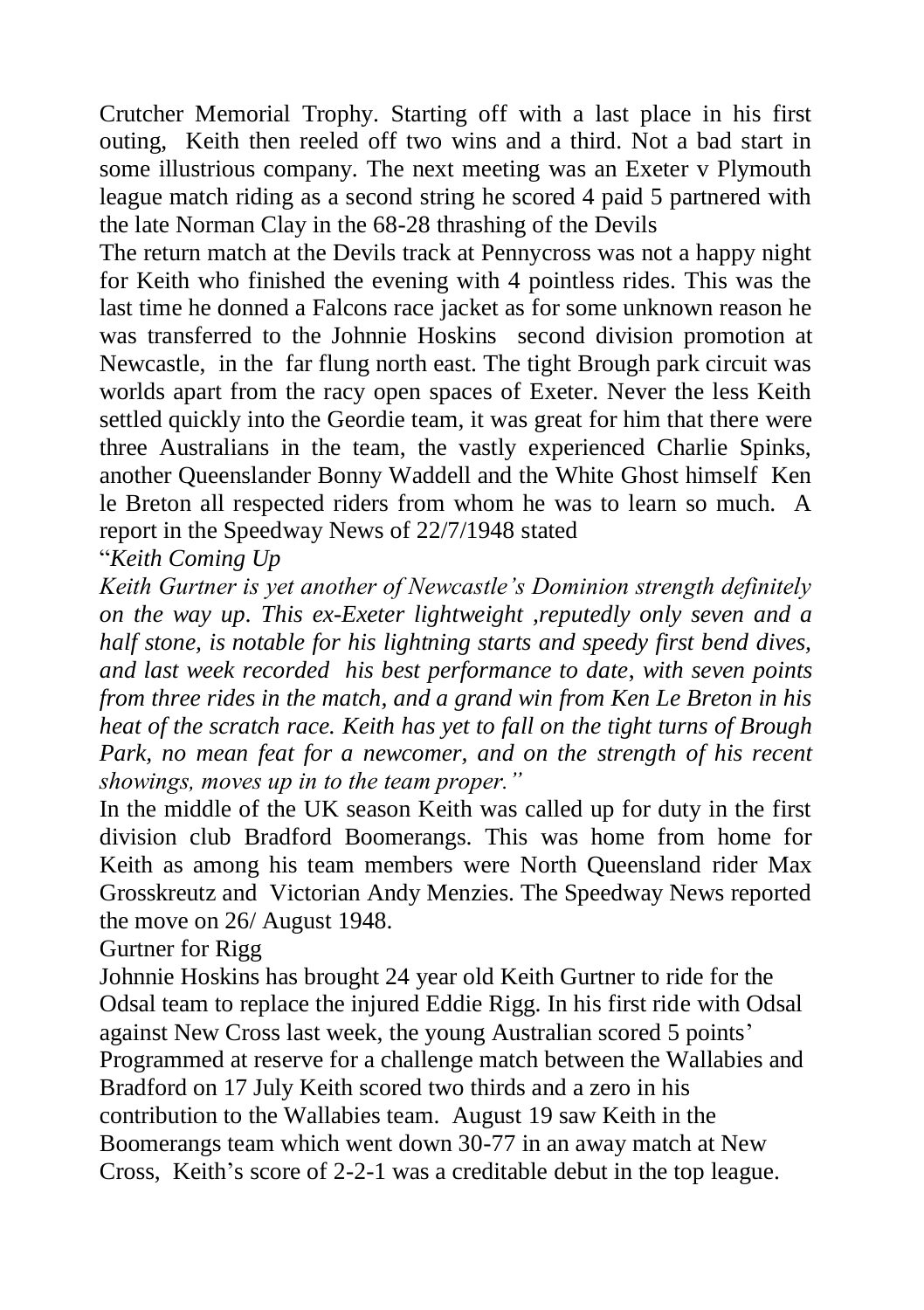Back in Bradford on 28 August, he only managed I1 points, in his teams 37 points as they went down to the powerful Wembley Lions 41 points. The next home match against New Cross on September 4, resulted in 2 third places and a zero. His last match at Bradford in 1948 was on September 11, but he failed to score from the reserve berth in a match against a Dominion side.

In September Keith finished his season in dramatic style. Colliding with fellow Australian Ernie Brecknell as they crossed the finish line at Newcastle, Keith baled out, his riderless machine mounted the fence and collected several supporters. Norman Evans attempted to avoid the melee and took to the infield mowing down several track staff and colliding with the tractor driver. Evans received a serious leg injury. Meanwhile Gurtie recovered in the ambulance room, despite a badly swollen ankle he took to the track again scoring two wins and winning the scratch race final. Although he rode for another fortnight the pain got too much and his season ended early.

Returning to Brisbane in the Australian spring of 1948 Keith started the season in low key running third to Newcastle teammate Charlie Spinks and Keith Cox in the scratch race final on November 27. Graham Warren was in town for Queensland's 3 lap championship on December 18 which Warren won from Bert Spencer in the final. Keith was eliminated in the second quarter final.

After the Christmas break Keith commenced racing at the first meeting on January 29. This was a Queensland v Newcastle match, Keith's contribution was 5 points in the 25-29 defeat of the home side. Moving on to February 16, the big event for Brisbane was the Australian 4 lap title. Keith showed his flair for the big meetings by running a very creditable fourth place with 10 points. Winner was Aub Lawson from Wild Bill Rodgers and the veteran Queenslander Charlie Spinks. **To Be Continued.**

### **Paddy Dean Poem**

**Graeme Frost** found this poem pasted inside a copy of a programme from the meeting at which Buzz Hibberd was killed. Graeme advises it was specially written for Sporting Weekly by SCORCHEM There's a dirt track by the sea Paddy Dean, Where your sunny face of late we have not seen; But we hardly miss you now; we applaud like anyhow,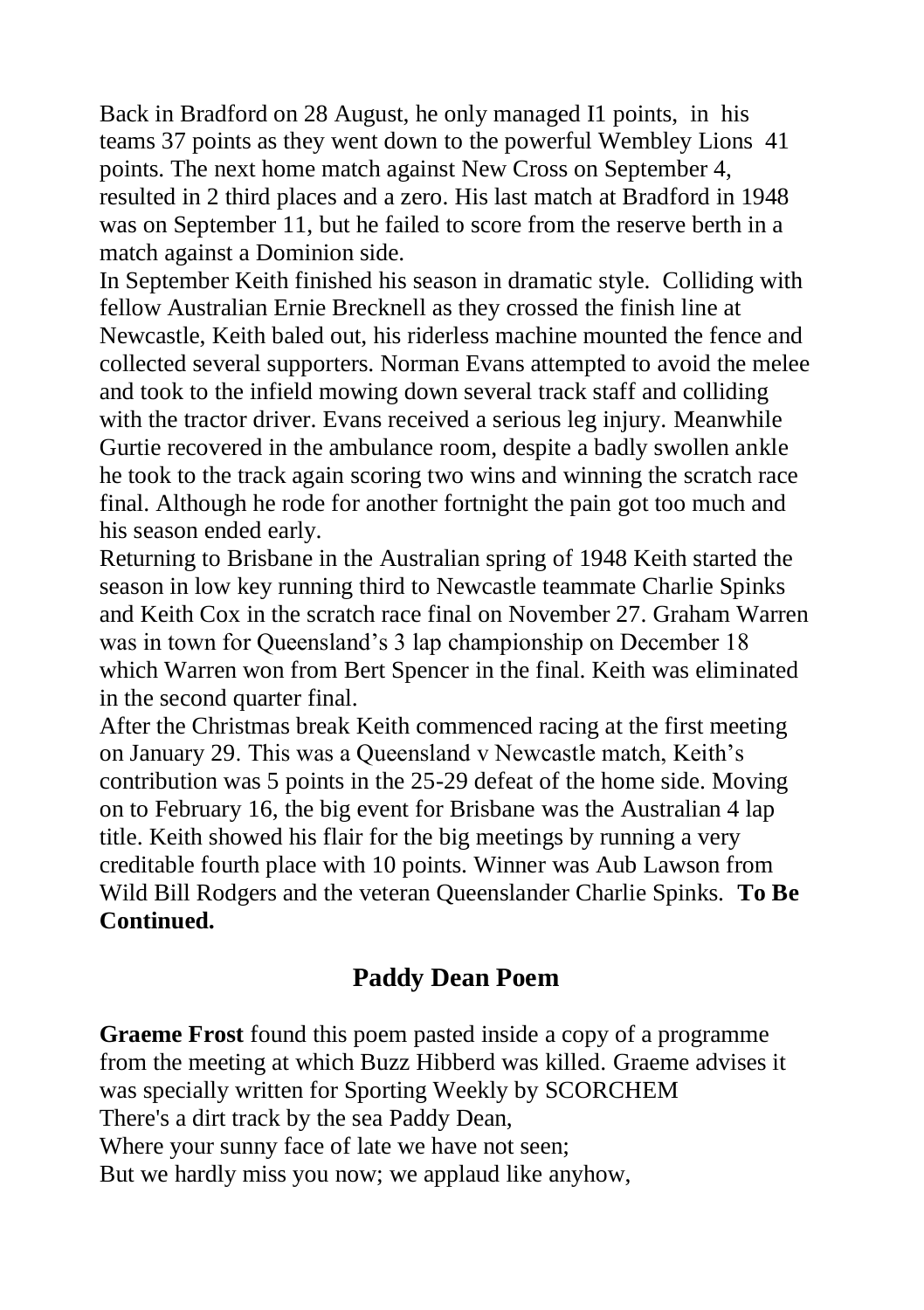We've a better man than you, he's Drew McQueen. He can buzz around the track, can Drew McQueen, No smile upon his face is to be seen; He can broadside wide and fast, But we've never seen him last, He's a champion sure enough is Drew McQueen.

There's another we must speak of Paddy Dean; And I think you are sure to know who I mean, For he took away your lead, Yes! He beat you did Sam Reid: He's just about as good, as Drew McQueen.

Then there's Eric on his "Rudge," Paddy Dean, Who can "Burnet" very well as you have seen; He can lap in twenty two, Which is more than you can do. He's a right hot lad is Eric, Paddy Dean!

We've another from the west. Paddy Dean, He's Italian, but he doesn't sell ice-cream; He went well for a while But a fall has cramped his style, And we call him Val Valente, Paddy Dean!

Then there's our wee Jolly Rodger, Paddy Dean, Who is quite a little dodger in his mean, He can put us in a frenzy, And his name is George McKenzie, He's a dashing smiling ender, Paddy Dean.

You remember Harry Duncan, Paddy Dean, Who chased you round the track in his "Sunbeam," On his "Zenith' he goes wide, But when he gets into his stride He'll > be just as good as you, Paddy Dean.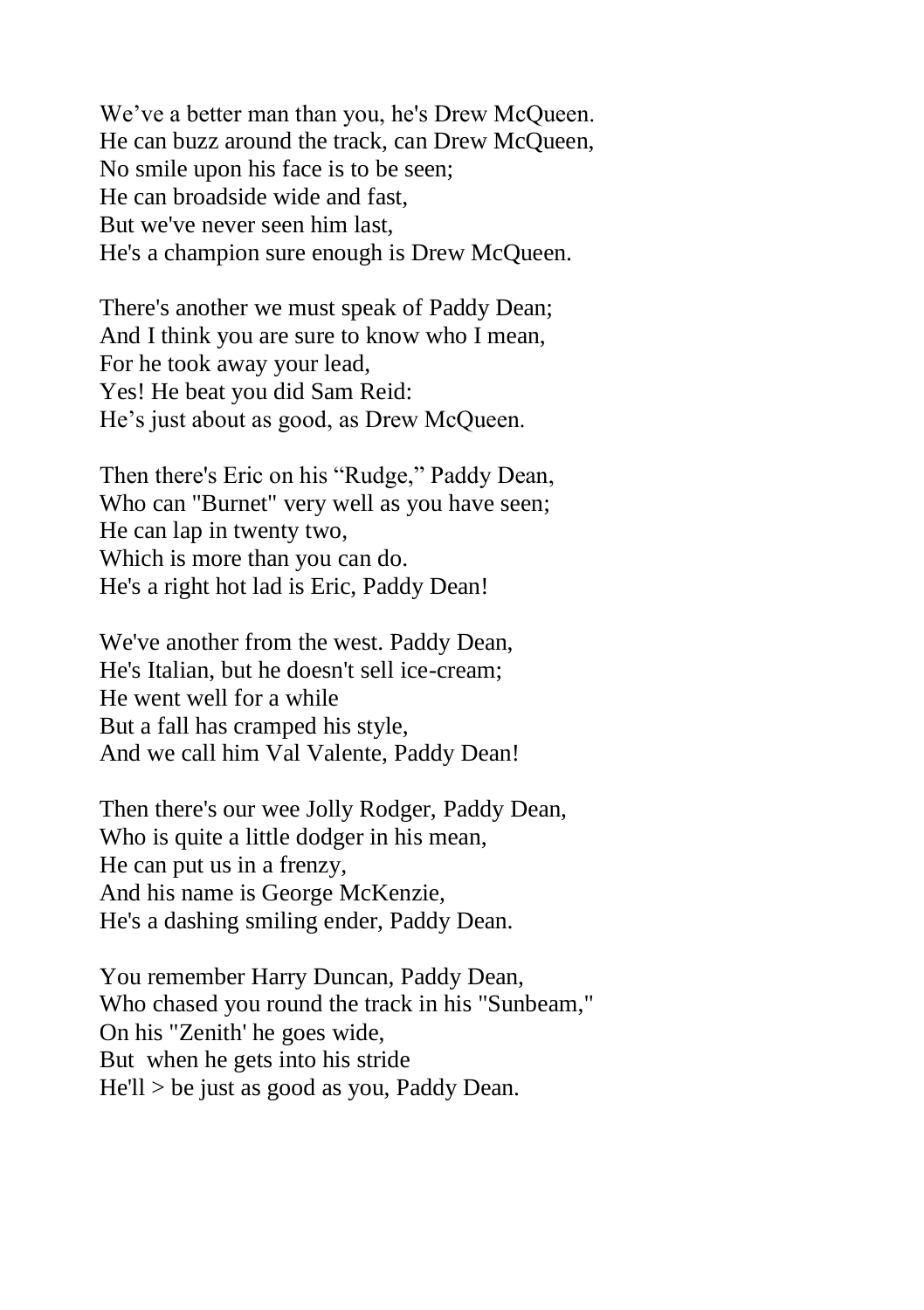Though we've battered you and flayed you, Paddy Dean, You're a master of the track, as we have seen, And when sunshine follows rain We expect you back again, With a new bike in your train, Paddy Dean.

From the names and other things mentioned the poem must date from about 1928 and been written by a fan who watched their speedway at Marine Gardens in Edinburgh.

**1949** This was the final meeting for Keith as he prepared for the 5 week voyage back to England for the 1949 season. On arrival back in the old dart he found the Johnnie Hoskins had moved the whole Newcastle operation to Ashfield in Scotland. This was the birth of the Little Boy Blue legend. Master showman Hoskins supplied a can of blue paint to Keith and red paint to South Australian Merv Harding with the instructions, paint your leathers boys! Ken le Breton had already gone for the White ghost image, Willie Wilson had a tartan scarf and Ron Phillips a black and white hooped shirt. The Ashfield Giants were the most colourful mob in the country.

Keith's form took off like a rocket on the well prepared Ashfield raceway, racing in 38 matches he amassed 264 points with an average of 6.94 which placed him as third heat leader.

In the World championship rounds he qualified with 11 points into the second round. He then progressed again with 11 to the third round at Fleetwood on July 6 where his well earned score of 10 left him just outside the cut off. A great performance for a second year rider. It was now time to make the long sea voyage trip back to Australia for the 1949/50 season, bad weather delayed the start of the Brisbane season until November 22 1949. In his first home meeting on December 16th, Keith came up against visiting UK star Ron Mason from whom he took the scratch final. earlier in the evening Keith had scored 7 points in a scratch match side of Possibles v Probables.

The Christmas break then interrupted the season until January  $7<sup>th</sup>$ . Aub Lawson was the star visitor and in a thrilling scratch final Keith beat Aub by four bike lengths., this was a great warm up to the Queensland solo titles on the following Saturday. This was a classic meeting with a line up that included Sydney's Graham Warren. Engine troubles halted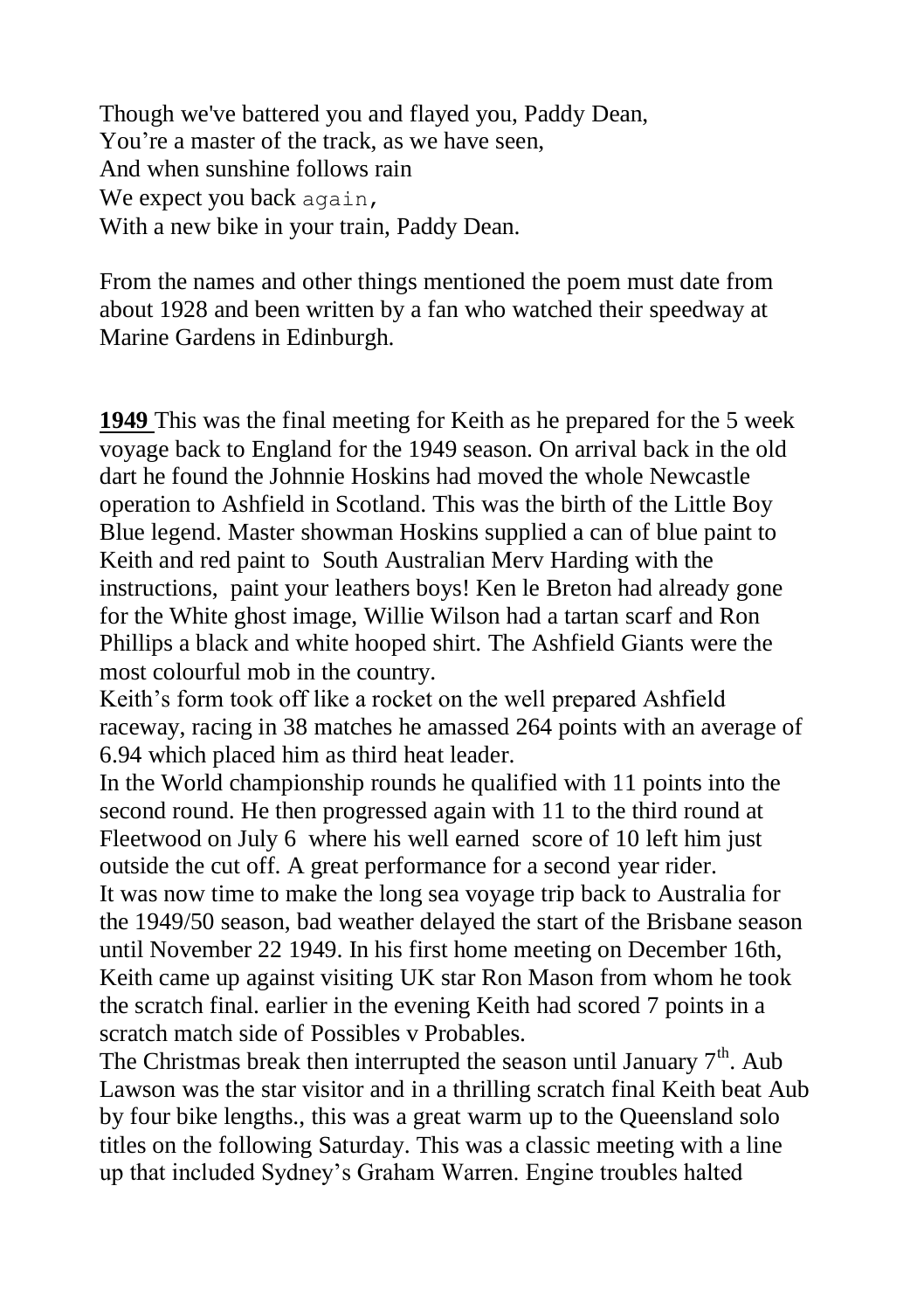Warrens progress which left the field open. Keith took out the title, the unlucky Warren had to be satisfied with the third spot. In a meeting of mixed fortunes it should be mentioned that Bert Spencer ran second for the second year in succession, Keith Cox had engine failure in his semi final and that Graham Warren's third spot was aboard Howdy Byford's machine.

A great honour for Keith was his first full cap for Australia in the third test against England in Brisbane. Keith's debut resulted in a score of 9 in the 72-35 trouncing of the tourist. Travelling to Sydney for the next test Keith scored 3 points in Australia's 68-40 win

**1950** Prior to setting sail for his third trip to England Keith finished his brief home season with a 5 point score for Queensland in a 20-28 defeat at the hands of NSW. The bigger meetings seemed to bring out the best in Little Boy Blue.it should be mentioned that Keith Cox scored an impressive 9 points in this meeting.

Keith's third season in UK was not a totally successful time, indeed Tom Stenner reports in the Stenners' Annual of 1951 *"That Gurtner was moody, brilliant one night and indifferent the next".* His form at Ashfield slumped to number six, barely retaining his team spot. It has to be said that the Giants were a powerful team, Keith rode 25 matches to score 141 points with an average of 5.64.

On the individual World championship trail he again made to the third round. Scoring 11 in each the first round, and a creditable 10 at Norwich in the second round which included two heat wins, and placed on an all Australian rostrum alongside winner Jack Young and second place Bob Leverenz. He was then eliminated at Cradley Heath on July 31. His 8 points put him in fourth spot with only the top two going through to round four.

On the International scene he fared much better in three caps for an Overseas team. 7 points at former home track Newcastle, 8 at Sheffield and 2 at Walthamstow again showed his flair for the big meetings. **1950/1951** On his return to Brisbane in November 1950 he ran into what was a turbulent season for Australian speedway. Bad weather had delayed the opening of most tracks. In Brisbane rehabilitation work to the centre oval had halted all events at the EKKA.. The speedway control board in UK had refused to sanction an official English team to visit Australia. Added to this was a restriction on power to night time sports events in Sydney forcing an unpopular move to daytime racing.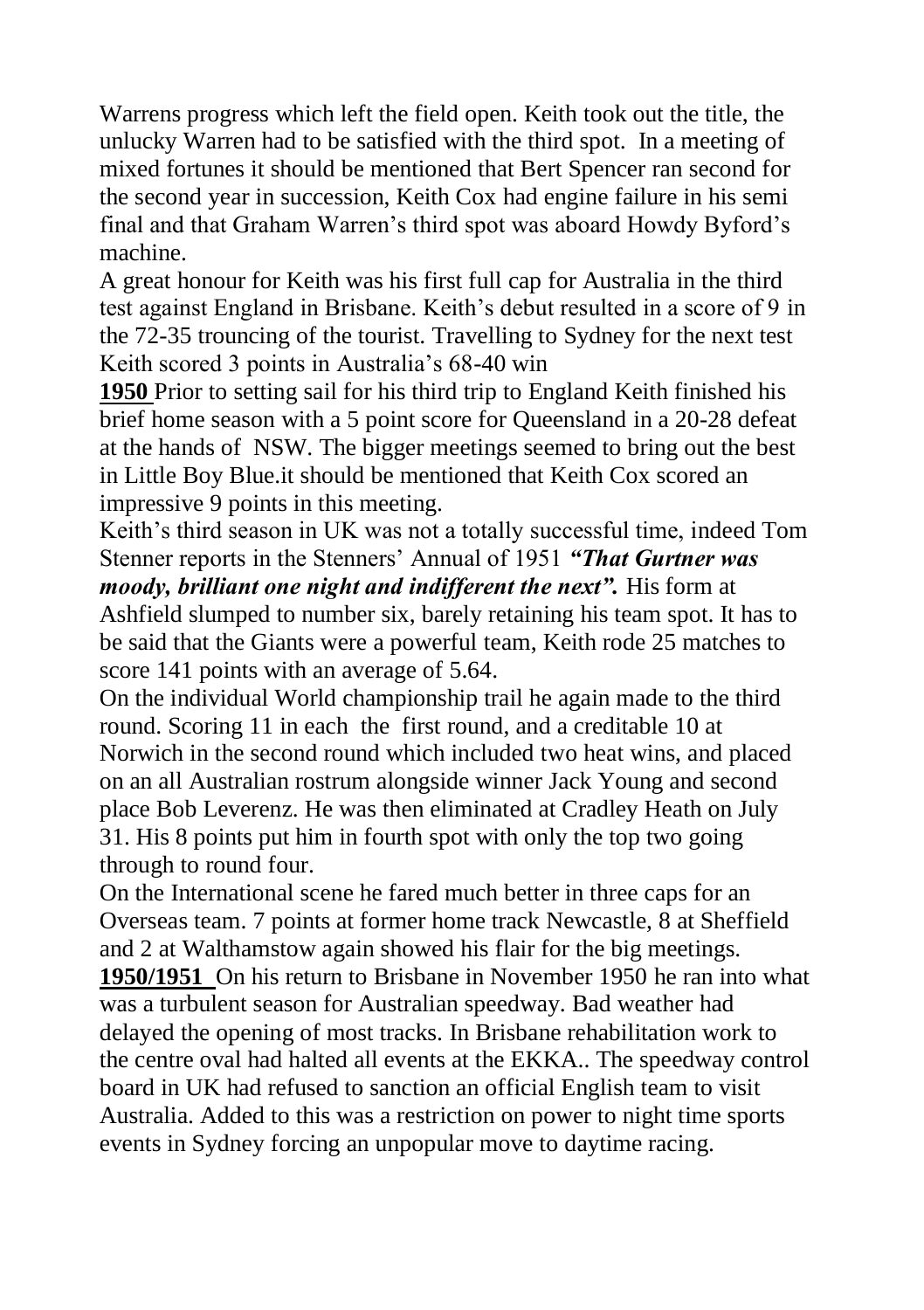The first recorded meeting for Keith was on February  $2<sup>nd</sup>$  when he was a member of Jack Parkers team v Aub Lawson's team he scored 6 points. He was then called up to represent Australia at Brisbane. Jack Parker had put together an un-official team of English riders to honour his personal obligations to Australian promoters. Keith was joint top scorer on 12 with Aub Lawson in the 60-48 defeat of the Poms. Strangely Keith did not ride in the Australian solo riders championship the following week in Sydney, indeed there was no representation from Queensland at all.in all it was a subdued season for Keith and not the ideal preparation for his fourth trip to UK in March 1951.

**1951** Keith arrived back in Scotland to discover he had been transferred from Ashfield to a new track at Motherwell. He made a dramatic start for the Eagles with a 12 point maximum in his first meeting. He went on to race in 30 matches for the Lanarkshire team to finish with an average of 7.76

His luck in the 1951 World championship round was not so good, going out in the first round with a score of just 1 point.

On the International scene he was called up as reserve for the fifth test at West Ham. Although he did not get a ride his presence must have been noted as this was the club he would later join.

The only International appearance in 1951 was for Scotland v England at Ashfield where he contributed a score of 3 points. At Oxford on August 2 a remarkable feat occurred, in the last race of the night, Keith knocked .2 off the track record, held by Pat Clarke since early 1950. For a record to fall late in a meeting is an unusual event as by that time the track is not at it's best.

After another successful season he sailed back to Australia on the Orian in company with Peter Moore and Alec Hunter.

**1951/1952 Australian season**. Back in Brisbane the 1951/52 season was delayed by bad weather until November 11. Keith did not ride until December  $8<sup>th</sup>$ . He was a non starter in the Champion of Champions meeting on January 26 but appeared in the supporting events he won his heat semi and grand final.

The following week he was in superb form riding for Australia in the fourth test in front of a patriotic home crowd he top scored with 15 points in an easy Australian win of 66-41. The selectors woke up, and drafted Keith into the final Test a week later at Sydney Showground. This time he really showed the Sydneysiders what an Interstater was capable of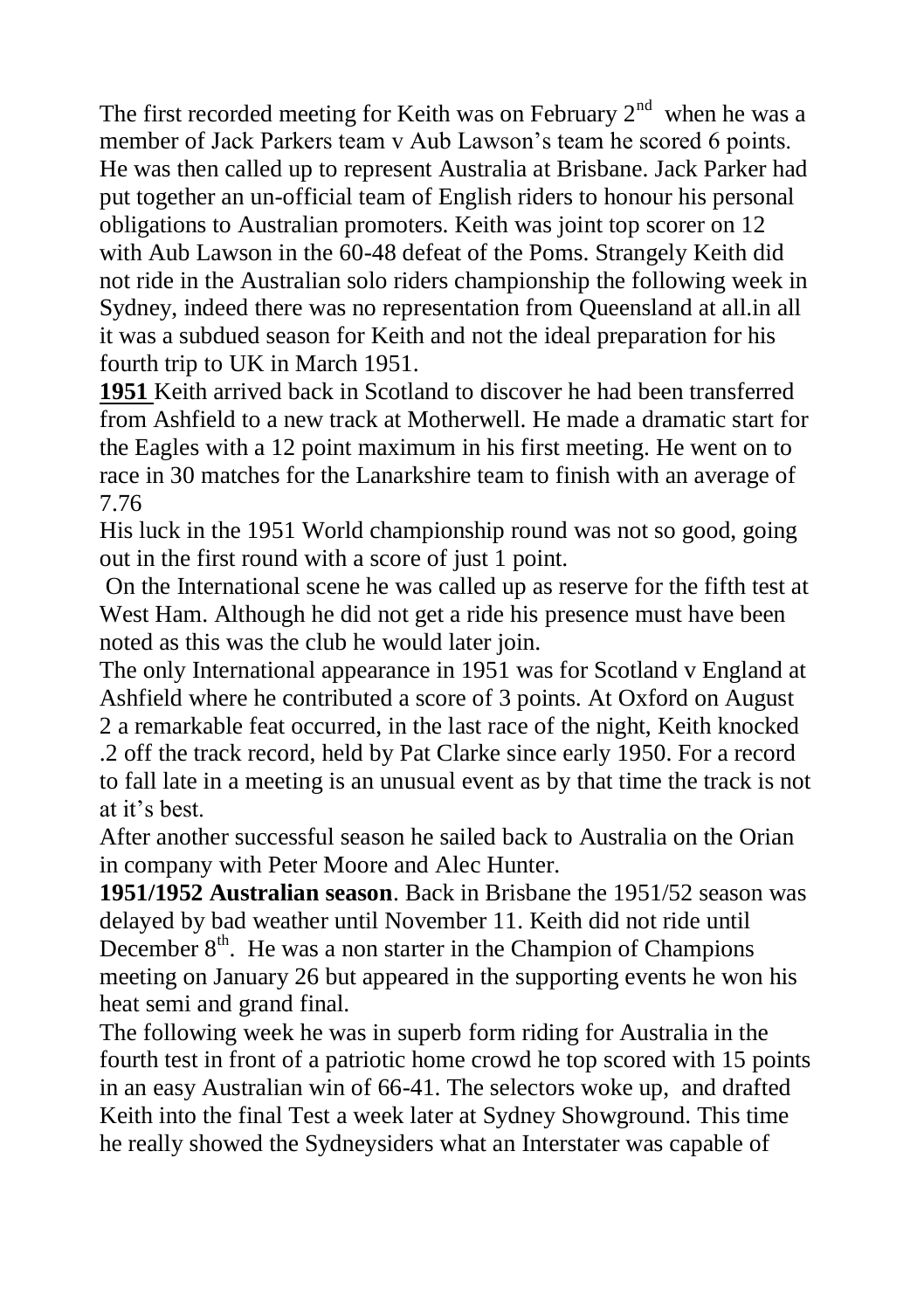with an 18 point maximum in the Aussies 64-44 win. Strangely he failed to appear in the Queensland state title that year.

**1952** Returning to Scotland for the fifth time he again was an important cog in the Motherwell team for the 1952 season. From 30 matches he had an average of 6.7, a tad down on 1951, but still up with the leaders. At the end of the season first division clubs Wimbledon and West Ham were chasing his signature. He opted for the Hammers for the 1953 season In August the Motherwell management made the surprise move to transfer Keith to the Edinbugh Monarchs who had been making overtures for his signature. It was a move that displeased the Eagles supporters to whom Keith had become a popular rider. On Tuesday September 2 Keith made the long trek down to Yarmouth where he scored 6 points for an Overseas side who could only muster 28 against a Great Britain's 80. The following week he was back at Caister Road, this time in the Edinburgh team where he scored 2 paid 3 in the Monarchs 34-54 defeat, his new team partner was the New Zealand international Harold Fairhurst who Keith had met in Brisbane when the Kiwi rode there in 1946. Keith scored 77 points from 15 matches in the remaining Edinburgh fixtures of the season

During 1952 his World championship hopes came to an abrupt halt with elimination in the first round after a score of 8 at Exeter, On the international scene he was again called up for a reserve spot for Australia as in the previous season, this time at New Cross but did not get a ride in the Australian's sides 62-44 success. Prior to the Scotland v England first test, he suffered a hand injury, this did not stop him from scoring 5 points in Scotland's victory over the England team.

Keith was called up for three meetings in the Overseas side v Gt Britain. At Oxford he scored 4, at Leicester 4 and finally at Gt. Yarmouth 6 points. Sadly the Overseas side were whitewashed 5-0

Come October it was again time to make the long voyage home this time on the Strathyde, arriving home he discovered that the 1952/1953 season was one of great promise. The solo ranks were swelled with many fine young prospects. Frank Arthur also had a host of star visitors including double World champion Jack Young from Adelaide for one meeting and New South Wales rider Cliff Watson for several meetings . A lowly score of 8 points in the Queensland championship was not a great start for Keith. Elmination in the Australian solo title, in Sydney in the New Year, was a surprise after his glowing performance on his earlier visit to the harbour city.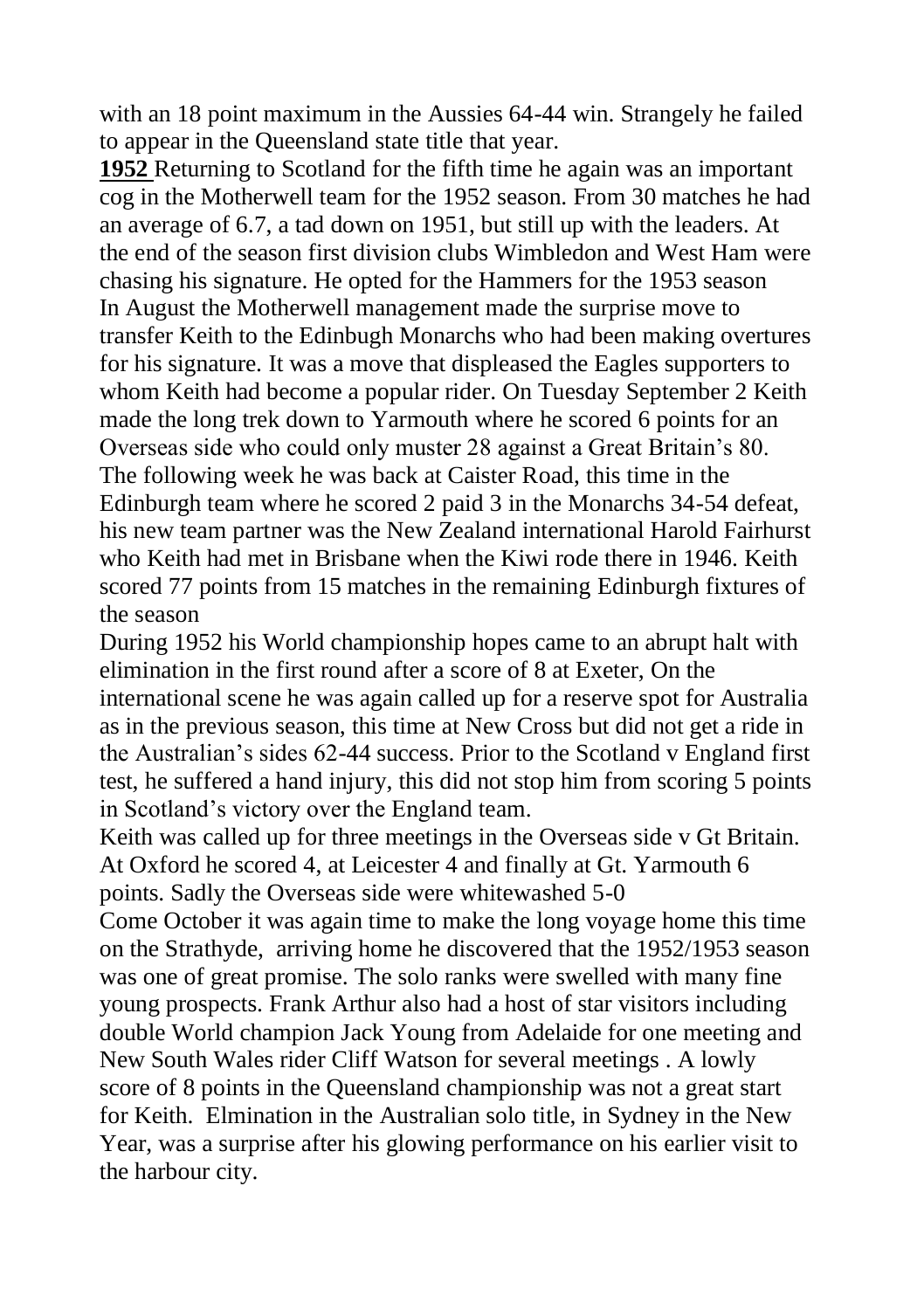Maybe five seasons of travelling, in which he would have travelled 120,000 nautical miles, were beginning to have effect. Not many riders had had such a consecutive number of UK seasons. He now prepared for his elevation to the elite first division club the famous West ham Hammers reunited again with the man who initiated the Boy Blue legend the one and only Johnny S Hoskins.

**1952/53 Australian season.** Keith rode for Australian the second Test against England at the Sydney Showground scoring 11 points. He was then appointed captain for the third test at the EKKA where he scored 11 points again.

**1953 UK Season** For Keith's first season in the top league he was based in London, this was Coronation year, therefore it would have been a great time to be based in the capital city. After spending the previous five seasons northern based it must have also been a culture change, There was now less travelling, the furthest team from London was Belle Vue and with three other teams in London there were many local derbies. He was now a member of a First division side, West Ham, it was a difficult time for the Hammers who were trying to recapture lost glories, this put a lot of pressure on the lower order in the team.

Keith rode a total of 16 matches with an average of 2.5 which was a creditable tally considering this was the elite league. There is no record of Keith's part in the world championship rounds of 1953, I can only assume that minor injury may have ruled him out.

1n that season he was called up as reserve for the Test matches at Norwich and Wembley.

**1953/54 Australian season** At the EKKA he already was a legend, said to be over classy by some speedway scribes, there was no doubt he was Mr Speedway as far as the Brisbane fans were concerned. In the opening weeks of the 1953/54 season Keith ruled supreme, but his position was soon to be challenged, by the Mighty Atom from Sydney, Lionel Levy and regular visitors Aub Lawson and Ken McKinlay. The Test match series against England had come to an end , it was now a time of more individual events. More visiting riders were discovering the advantages of riding in Queensland, The Queensland title that year, was won by Sweden's Rune Sormander. There was now more competition in Queensland, Keith would be tested to the limit in future seasons as the international stars finished their Australian seasons in Queensland and interstate riders travelled up for the warmer winters and almost all the year round racing.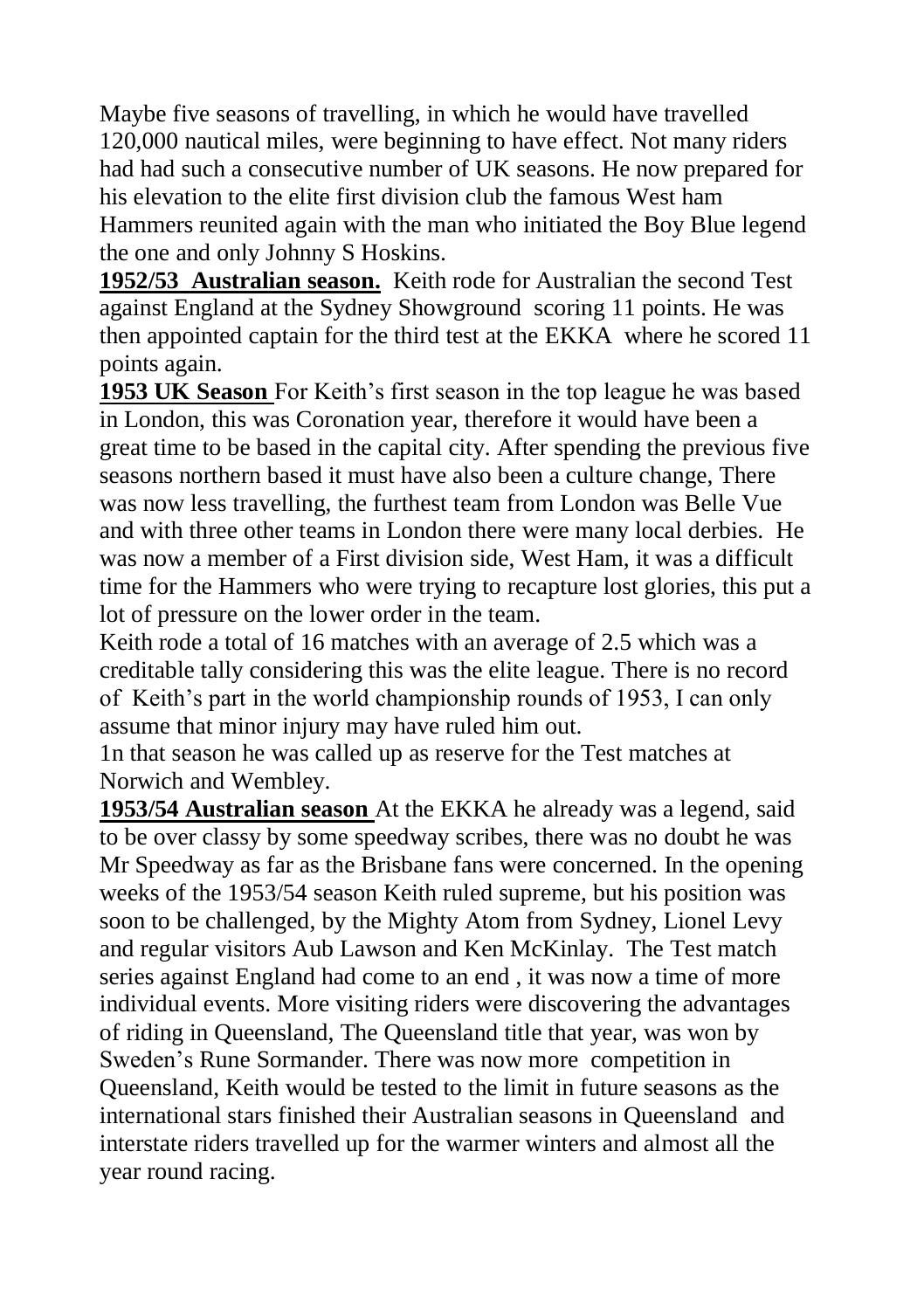**1954** This would prove to be the farewell season for Keith in the UK. It was a hard season at West Ham as the Hammers strove to recapture past glories and actually finished just one up from the bottom of the league. Keith scored 72 points in that last season. But it was the end of the road for the Hammers as they closed the doors the following season. In September he set sail for Brisbane for the last time ,looking forward to life in Bulimba and a spot of fishing out on Moreton Bay

**1955/ 56** On his retirement from overseas racing Keith took up full time employment with PMG where he renewed friendships with Dick Smythe and Keith Cox.

**1956/57** The Queensland 4 lap solo title was held in Brisbane Keith ran second to Aub Lawson in both 4 lap and the 3 lap held in Toowoomba. titles

**1957/58** Queensland title winner. Suffered an arm injury in May that sidelined him for a few weeks.

**1958/59** Called up for three of the five Test matches in the new series against the old enemy, Keith was Australia's top man scoring a 12 point maximum in Brisbane and 10 and 5 in the two Sydney

meetings.surprisingly he was not selected for the Melbourne and Adelaide tests .

On June 28 1958 he ran second to Keith Cox in the state title for 1957/58 **1959/60** Appointed as Australian captain, Keith led a four man squad to New Zealand for a three match series that resulted in a 2-1 win for the Kiwis. In the Australian team were Brisbane based

Victorian, Ken Cameron, [ I state tis fact as Ken advertised in the uk Speedway Star, looking for a contract, stating he was a resident of New farm Brisbane] New South Welshmen Bill Bryden and Mick Simmonds and a surprise inclusion Rockhampton based Kiwi Goog Allan!.

The 1959/60 test series against England was staged over a 5 meetings, Keith scored 6 and 2 in both the Sydney meetings and 5 and 2 in Brisbane's meetings. He was not selected for the final meeting in Melbourne. England were victorious in all matches.

**1959/1960** Keith won his third Queensland title on February 13 with a win over the classy Scot Ken McKinlay. Third was New Zealand based Bob Andrews

This was the year that big changes were happening on the mechanical side of speedway. For over 30 years the JAP engine had ruled supreme, albeit in a variety of frames. Now on the scene was a complete machine, the ESO, later to be known as the Jawa. Contemporary reports indicated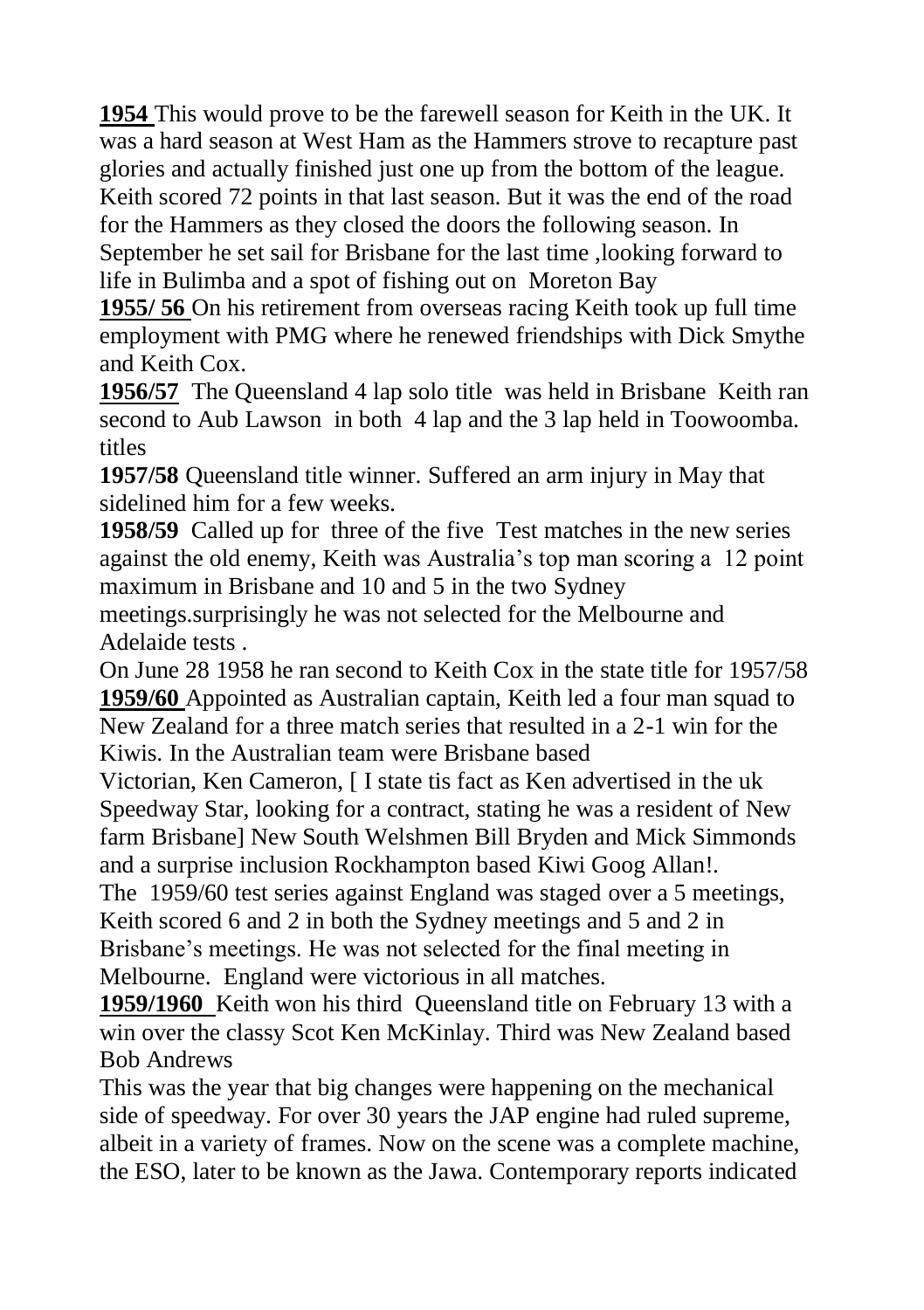that Keith played a part in the development of this machine over the next few seasons. There are people close to Keith that say he was 100% JAP devotee and dispute these press reports. Whatever is true the facts remain that Queensland had the ideal conditions to develop the ESO, with all the year racing. Without the pressures of team and championship considerations that existed in Europe. The ESO was brought into Australia by Adelaide dealer Fred Jolly, who made the new machine available to top Australian riders to iron out the problems. Keith along with Ivan Mauger, Bob Sharpe [who is reputed to have had the very first ESO in Australia], Chum Taylor, Ken Cameron and Jack Scott were the ones who worked to make the ESO a real force in speedway racing. Ove Fundin and Barry Briggs were also pioneers in the ESO story but it was Keith and his fellow Australians who were able to advise on the problem solving.

Brisbane resident, Kevin Elliott was a member of Keith's pit crew throughout the fifties and was able to give the author an insight into the mechanical side.

Kevin cannot recall any involvement with the ESO. Kevin, a fitter and turner by trade was able to manufacture valve guides and other engine parts for the Gurtner Japs. He also produced counter shafts from tractor axles which solved an ongoing problem with the Jap /Rotrax set up.. He recalls Keith or Gurtie which was the popular name, as being the fairest of all riders always giving his opponents just enough room to manoeuvre, a true racer.

**1961/62** For the only time in his career Keith made it to the rostrum in the Australian titles held on October 7 1961 when he ran third to winner Bob Sharpe and second place Ivan Mauger at Rockhampton.

The 1962 Australian titles were again held at Rockhampton on December 15 1962. Keith finished second behind Englishman Mike Broadbank. Taking third spot was Ivan Mauger.

Queensland Champion for the fourth time at Rockhampton on the 20 May 1961 [1960/61] and then 4 lap Champion at Brisbane on December 16 1961 [1961/62 Title.

**1962** The Queensland titles were held again in Rockhampton on 12 May, facing stiff competition from new Zealand riders Ivan Mauger and Goog Allan, Keith was this year relegated to third spot on the rostrum beside winner Ivan Mauger and second place getter Goog Allan

**1962/1963 .** No titles were held in that Australian season. No Australian titles were held in the years 1955-1960.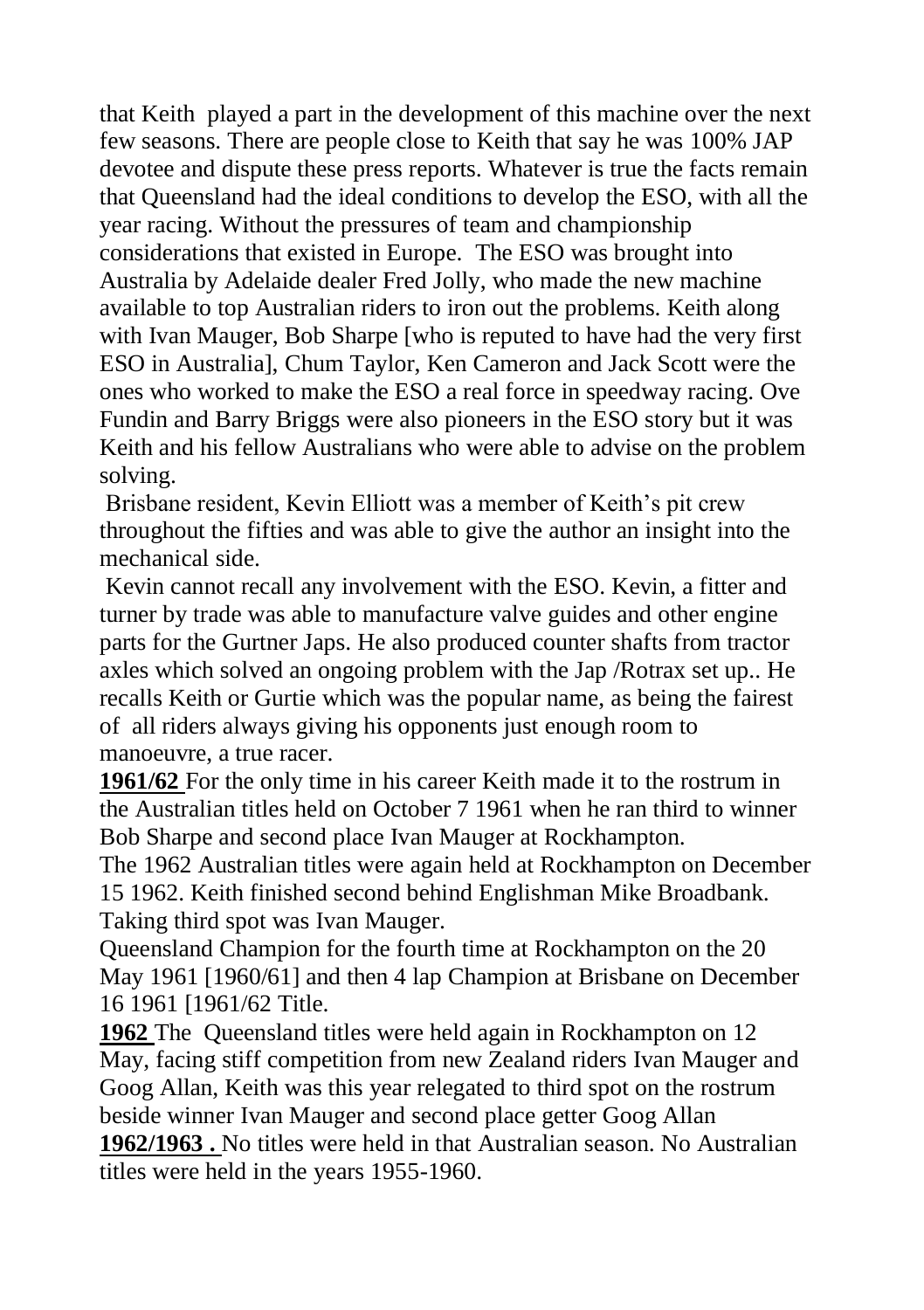**1963/64** An off- track accident restricted his start to the 1964 season. This season he ran second in the state title to Scotland's Ken McKinlay. Arthur Payne took third spot a remarkable achievement after several years in retirement.

**1964/65** Another state title for Keith as he wins from Bob Sharpe and Jack White

.**1965/66** No titles held

**1966/67** Third in the three lap title at Carina speedway Bundaberg behind Jack and Doug White. Another title win in the 4 lap state title at the EKKA from Jack White and Bryan Loakes.

This was the last championship win for Gurtie, he had ruled the roost for two decades in Queensland with his strongest rival being the former Edinburgh rider Keith Cox. Now the young brigade including Jack White were beginning to flex their muscle and break the Gurtner monopoly.

**1967/68** The 1967/68 season opened at the EKKA in September, the first race was an epic battle between Keith the wily veteran, and new gun Peter Ingram, after leading all the way to the flag, age was was beaten by youth on the line. The final of the night was cancelled after double spills in two abortive attempts to get a result. Reported that Keith is to retire to Moreton Island and spend his days dropping a line in the water. On November 18 Keith top scored in a warm up match , Queensland v England, prior to the second test on the following Saturday. A Queensland team went down 24-30 to a fired up English side.

The test match on 25 November was to be, in the memory of hosts of his fans as Keith Gurtner's finest hour. At 44 years of age Keith led the Australian team to a 62-46 victory with a 14 point score. This included 4 heat wins and a second placing, not bad for a veteran of 22 speedway seasons . this was also his third best test score and his last appearance in an Australian race jacket. There had been no finer servant to speedway, in his long career there was "never a will he won't he" saga at the beginning of each season. When the tapes were ready to rise Little Boy Blue was always ready, his equipment in gleaming condition and an attitude of mind to be admired and respected. He was a man respected by fellow riders, promoters and the media and loved by his fans world wide. Keith was to race Three more seasons before retiring to his recreation of fishing.

**1968/1969.** Former Halifax PRO Max Jessop re-opened Ipswich Speedway in March 1968. Appearing in the first meeting, the Ipswich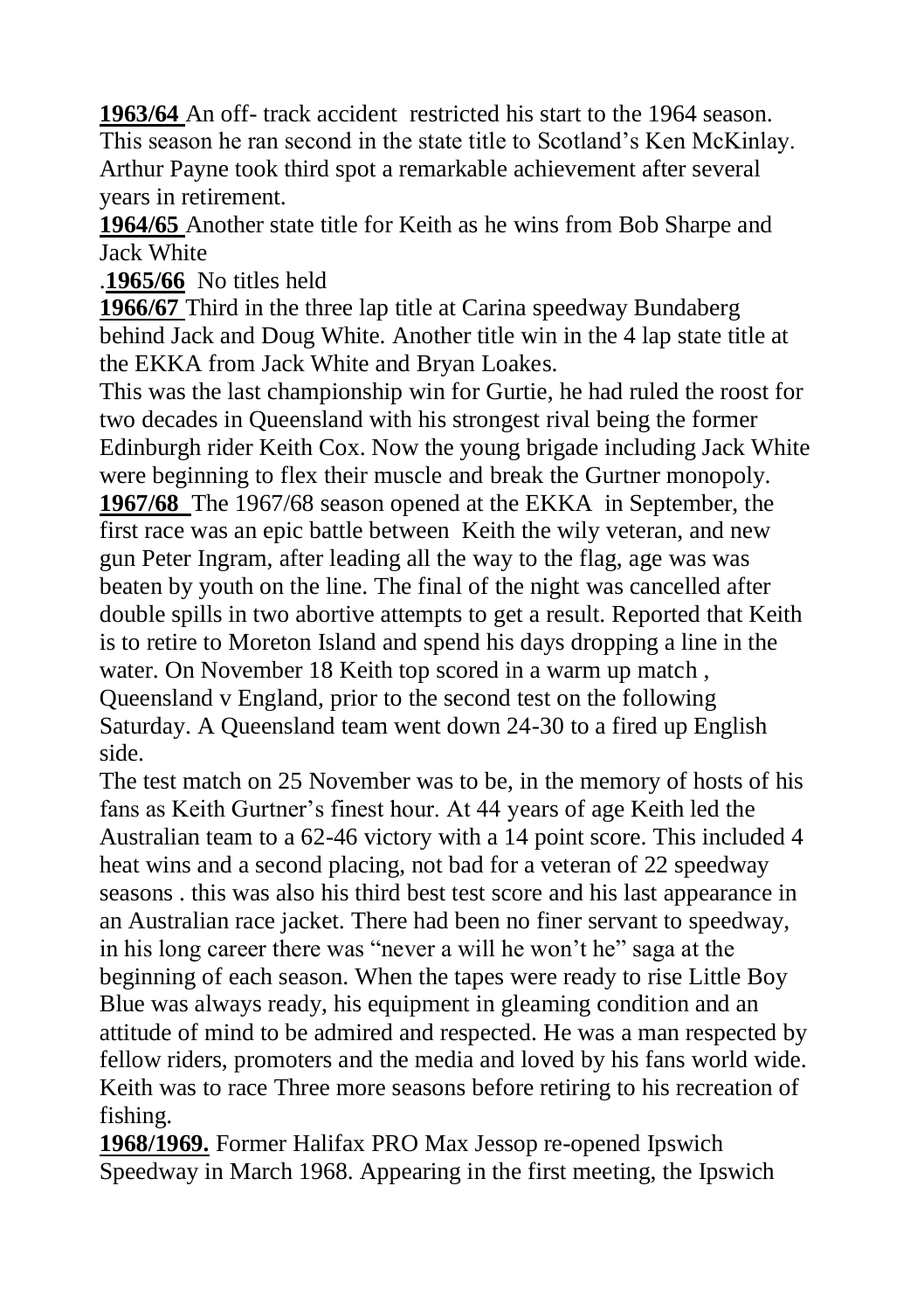Trophy, was the evergreen Keith who showed age did not hamper his track craft. Against class opposition that included Jack White, Kev Torpie and Bert Kingston, Keith finished the night in third spot, winning the last heat of the night from White and Kingston.

In April Keith had a serious accident at Ipswich when his ESO collided with the machine of Peter Ingram Keith was flung onto the track with such force his helmet was broken in two, he was hospitilised for several days under observation.[ Speedway Racing News 19/5/1969]

**1971** Keith raced his final meeting on Saturday June 5th 1971 he was presented with a cheque for \$250 by the promoter Bill Goode. This was the end of a 26 year career. Keith said at the time he should get long service leave from Empire speedways as he had raced for the promotion for so long.

He also received an award from his employers, Australia Post for 18 years accident free service, a contrast from his speedway seasons with 52 broken bones!.

**1997** After a long battle with cancer Little Boy Blue passed away in Brisbane's Mount Olive Hospital in April 1997 at the age of 71. His funeral service at Mt Thompson was a Who's Who of speedway racing as a large congregation gathered to farewell a Queensland legend. His long time friend and opponent Keith Cox read a moving tribute to Keith on the day. Keith was survived by his wife Violette and five children Paul, Christina, Wayne, Katrina and Ross. Paul had two seasons as a c grade rider in Brisbane in the 1970's.

### **Memories of Gurtie**

**Keith Cox** who for so many years was Gurtie's main rival, recalled him as a fair and clever rider with fine mechanical skills. The two Keiths were the top act in Brisbane for ten years. Off track they were the best of friends and actually both had holiday homes on Moreton Island where they enjoyed their great love of fishing. However once the tapes rose at the Ekka the battle for supremacy was on.

**Bill Kane** former promoter at Archerfield and Townsville and long time Ekka regular remembered Keith as a skilfull and polished performer who always gave 100%., always helpful to the younger riders.

**Kevin Elliott** former member of the Gurtner pit crew, remembers the riders who all worked at the PMG in central Brisbane. The spectacle of